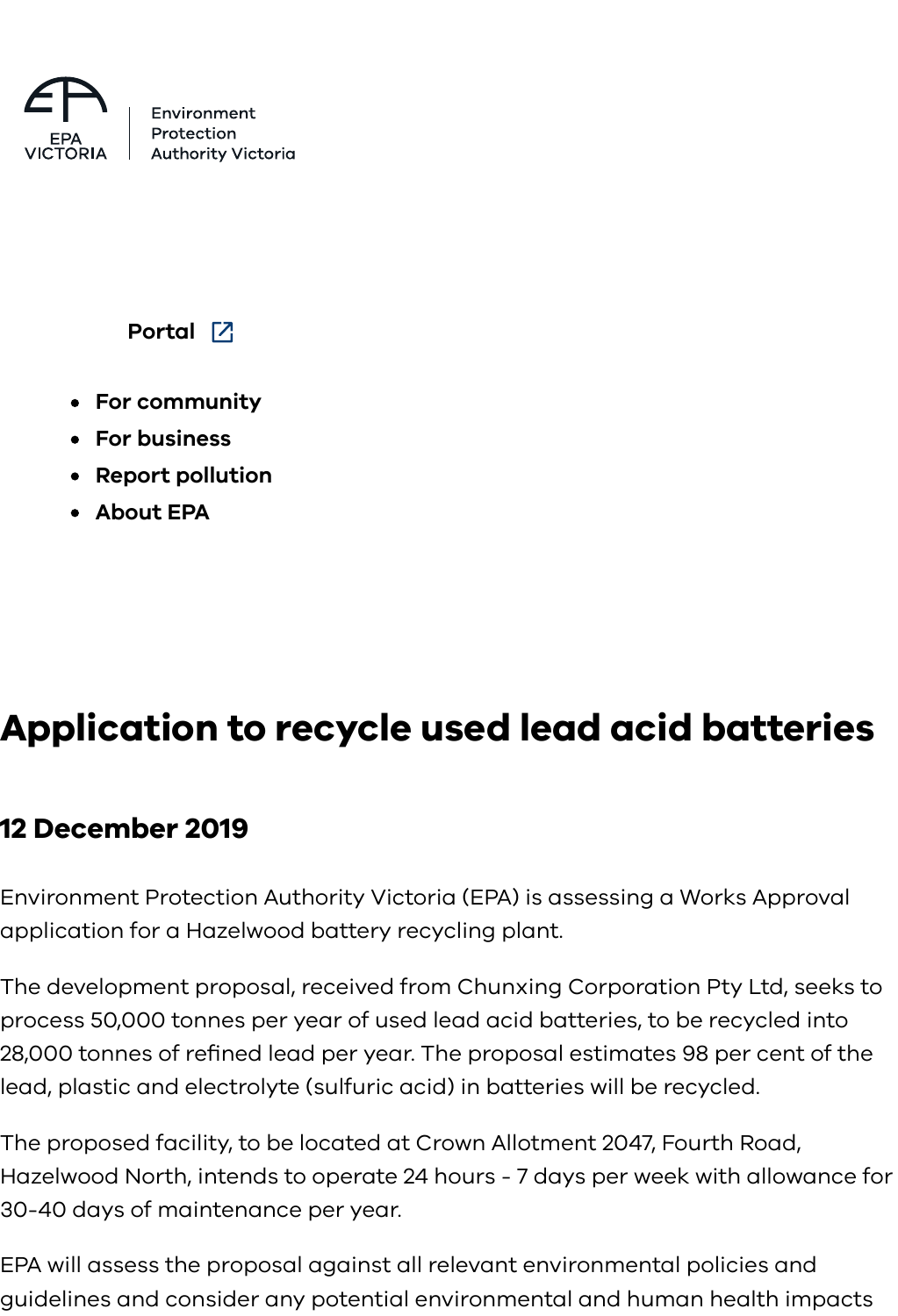that could result from the proposed development, including, but not limited to, air emissions, noise and residual waste management.

Chunxing Corporation's full application is available online at:

### **https://engage.vic.gov.au/epa-works-approvals/ulab**

(https://engage.vic.gov.au/epa-works-approvals/ulab)

Members of the public are welcome to make submissions regarding the proposal during the extended submission period from 11 December until 24 January 2020. Submissions can either be emailed to **works.approvals@epa.vic.gov.au** (mailto:works.approvals@epa.vic.gov.au) or by mail to:

EPA Victoria GPO Box 4395 Melbourne VIC 3001

#### **Information session**

EPA is hosting a drop-in information session on 10 January 2020.

- Details:
- Hazelwood North Community Hall
- Church Road, Hazelwood North (opposite Hazelwood North Primary School) 4pm - 8pm
- RSVP: **works.approvals@epa.vic.gov.au** (mailto:works.approvals@epa.vic.gov.au)

Works Approvals are issued by EPA under the *Environment Protection Act 1970*. They are required for industrial and waste management activities that have the potential for significant environmental impact. Feedback

A Works Approval permits plant and equipment to be installed, the operation of which will result in one or more of:

- the discharge of waste to the environment
- an increase in, or alteration to, an existing discharge
- a change in the way waste is treated or stored.